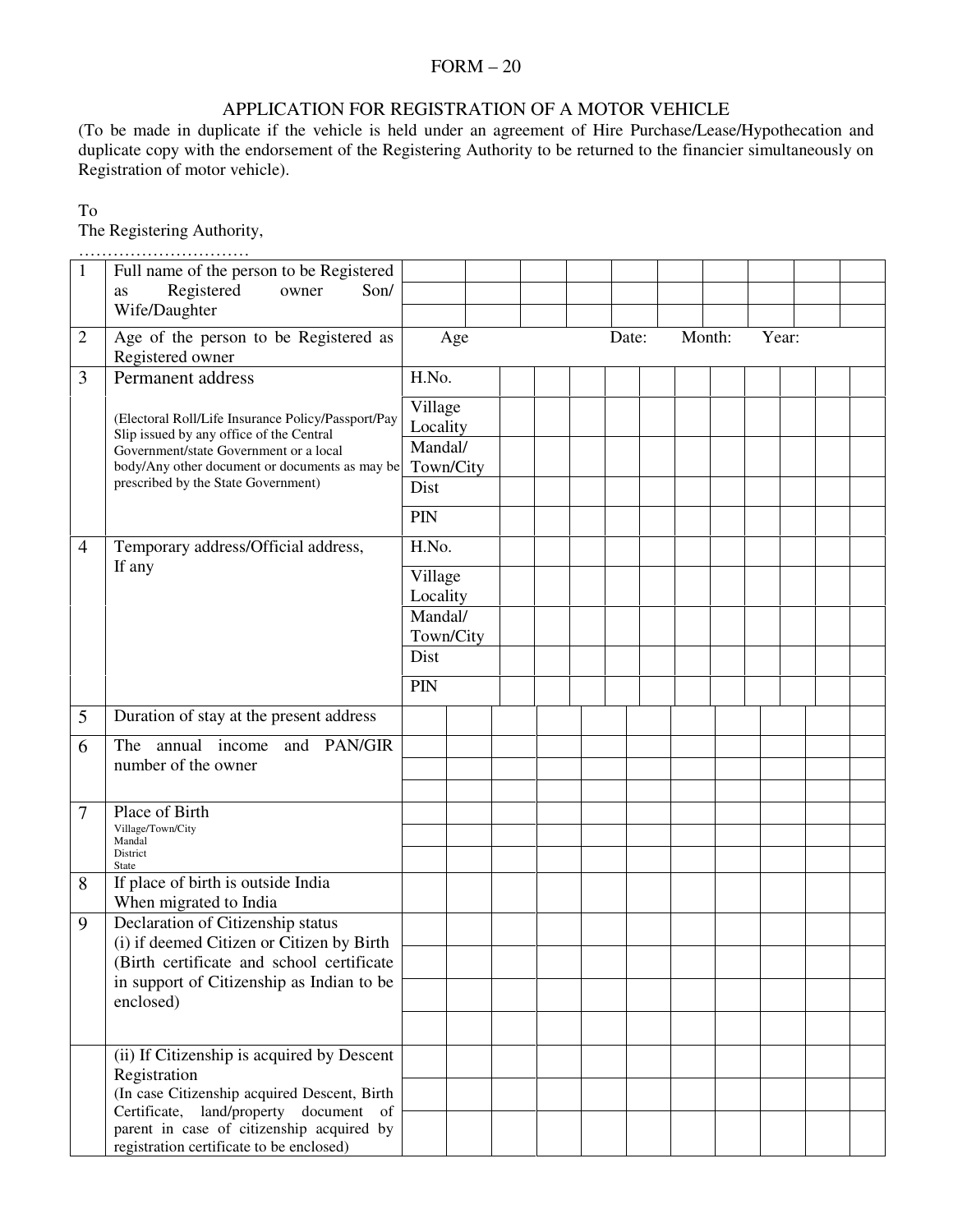|    | (iii) if Citizen by Naturalisation                        |  |  |  |  |  |  |
|----|-----------------------------------------------------------|--|--|--|--|--|--|
|    | (Certificate of Naturalisation and                        |  |  |  |  |  |  |
|    | Certificate of Registration to be                         |  |  |  |  |  |  |
|    | enclosed                                                  |  |  |  |  |  |  |
|    | (iv) If non-Inidan Citizen (Valid                         |  |  |  |  |  |  |
|    | passport or other travel documents and                    |  |  |  |  |  |  |
|    | such other document of authority as                       |  |  |  |  |  |  |
|    | may be prescribed by law to be                            |  |  |  |  |  |  |
|    | enclosed)                                                 |  |  |  |  |  |  |
| 10 | Name and address of the Dealer or                         |  |  |  |  |  |  |
|    | Manufacturer from whom the vehicle                        |  |  |  |  |  |  |
|    | was purchased                                             |  |  |  |  |  |  |
|    |                                                           |  |  |  |  |  |  |
|    |                                                           |  |  |  |  |  |  |
| 11 | If Ex-Army vehicle or imported vehicle<br>(enclose proof) |  |  |  |  |  |  |
|    | If locally manufactured Trailer/Semi-Trailer              |  |  |  |  |  |  |
|    | (enclose the approval of design by the State              |  |  |  |  |  |  |
|    | Transport Authority and Note the                          |  |  |  |  |  |  |
|    | proceedings number and date of approval)                  |  |  |  |  |  |  |
|    | <b>Class of Vehicle</b>                                   |  |  |  |  |  |  |
| 12 | (If motor cycle whether with or without gear)             |  |  |  |  |  |  |
| 13 | The Motor Vehicle is                                      |  |  |  |  |  |  |
|    | (a) a new vehicle                                         |  |  |  |  |  |  |
|    | (b) (b) Ex-army vehicle                                   |  |  |  |  |  |  |
|    | (c) Imported vehicle                                      |  |  |  |  |  |  |
| 14 | Type of body                                              |  |  |  |  |  |  |
| 15 | Type of Vehicle                                           |  |  |  |  |  |  |
| 16 | Maker's Name                                              |  |  |  |  |  |  |
| 17 | Month and year of manufacture                             |  |  |  |  |  |  |
|    |                                                           |  |  |  |  |  |  |
| 18 | Number of Cylinders                                       |  |  |  |  |  |  |
| 19 | <b>Horse Power</b>                                        |  |  |  |  |  |  |
| 20 | Cubic Capacity                                            |  |  |  |  |  |  |
| 21 | Maker's classification or if not known                    |  |  |  |  |  |  |
|    | Wheel base                                                |  |  |  |  |  |  |
| 22 | Chassis Number                                            |  |  |  |  |  |  |
|    | (Also fix Pencil print)                                   |  |  |  |  |  |  |
| 23 | Engine Number or Motor Number in                          |  |  |  |  |  |  |
|    | case of Battery operated Vehicles                         |  |  |  |  |  |  |
| 24 | Seating capacity (including driver)                       |  |  |  |  |  |  |
| 25 | Fuel used in the Engine                                   |  |  |  |  |  |  |
| 26 | Unladen weight                                            |  |  |  |  |  |  |
| 27 | Particulars of previous registration and                  |  |  |  |  |  |  |
|    | registered number (if any) Regn No.                       |  |  |  |  |  |  |
|    | Name of original Registering Authority                    |  |  |  |  |  |  |
|    | Name of the last Registering Authority                    |  |  |  |  |  |  |
|    | any                                                       |  |  |  |  |  |  |
| 28 | Colour or colours of body wings and                       |  |  |  |  |  |  |
|    | front end                                                 |  |  |  |  |  |  |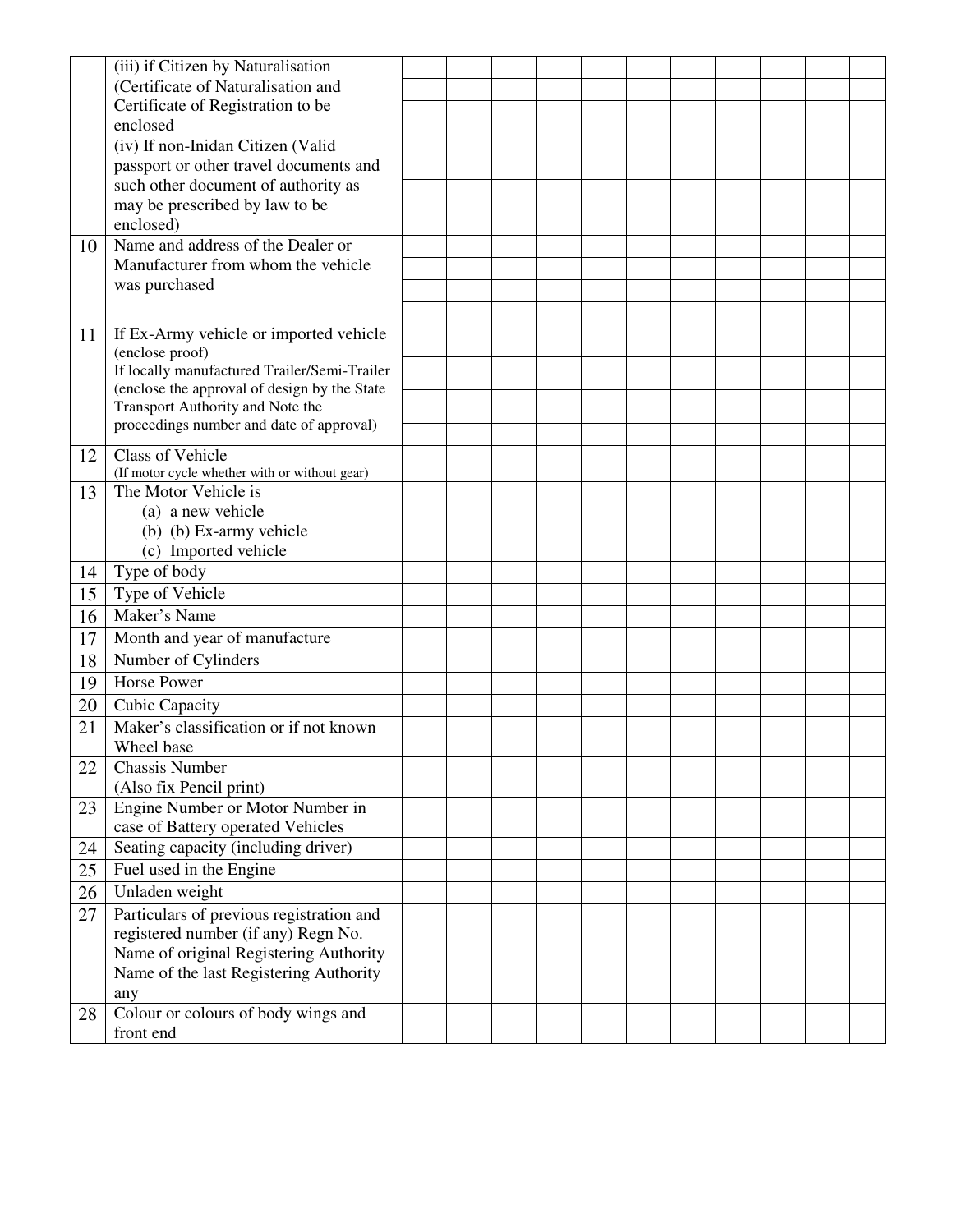# I hereby declare that the Motor Vehicle has not been registered in any State of India. ADDITIONAL PARTICULARS TO BE COMPLETED ONLY IN THE CASE OF TRANSPORT VEHICLES OTHER THAN MOTOR CAB

| 29 | Number, description, size and ply rating<br>of tyres as declared by the manufacturer: |  |  |  |  |  |  |
|----|---------------------------------------------------------------------------------------|--|--|--|--|--|--|
|    | (a) Front axle                                                                        |  |  |  |  |  |  |
|    | (b) Any other axle                                                                    |  |  |  |  |  |  |
|    | (c) Rear axle                                                                         |  |  |  |  |  |  |
|    | (d) Tandm axle                                                                        |  |  |  |  |  |  |
| 30 | Gross vehicle weight (in Kgs)                                                         |  |  |  |  |  |  |
|    | (a) As certified by the manufacturer                                                  |  |  |  |  |  |  |
|    | (b) To be registered                                                                  |  |  |  |  |  |  |
| 31 | Maximum axle weight                                                                   |  |  |  |  |  |  |
|    | (a) Front axle                                                                        |  |  |  |  |  |  |
|    | (b) Rear axle                                                                         |  |  |  |  |  |  |
|    | (c) Any other axle                                                                    |  |  |  |  |  |  |
|    | (d) Tandem axle                                                                       |  |  |  |  |  |  |
|    |                                                                                       |  |  |  |  |  |  |
| 32 | (a) Overall length                                                                    |  |  |  |  |  |  |
|    | (b) Overall width                                                                     |  |  |  |  |  |  |
|    | (c) Overall height                                                                    |  |  |  |  |  |  |
|    | (d) Over hand                                                                         |  |  |  |  |  |  |

 The above particulars are to be filled in for a rigid frame motor vehicle of two or more axles for an articulated vehicle of three or more axles, or to the extent applicable for trailer, where a second semitrailer or additional semi-trailer are to be registered with an articulated motor vehicle. The following particulars are to be furnished for each such semi-trailer.

| 33 | (e) Type of body                                                            |  |  |  |  |  |  |
|----|-----------------------------------------------------------------------------|--|--|--|--|--|--|
| 34 | Unladen weight                                                              |  |  |  |  |  |  |
| 35 | Number, description and size of tyres on<br>each axle                       |  |  |  |  |  |  |
|    |                                                                             |  |  |  |  |  |  |
| 36 | Maximum axle weight in respect of<br>each axle                              |  |  |  |  |  |  |
|    |                                                                             |  |  |  |  |  |  |
| 37 | The vehicle is covered by a valid<br>certificate of Insurance under Chapter |  |  |  |  |  |  |
|    | XI of the Act                                                               |  |  |  |  |  |  |
| 38 | The vehicle is exempted from Insurance                                      |  |  |  |  |  |  |
|    | (enclose relevant order)                                                    |  |  |  |  |  |  |
|    |                                                                             |  |  |  |  |  |  |
|    |                                                                             |  |  |  |  |  |  |
|    |                                                                             |  |  |  |  |  |  |
|    |                                                                             |  |  |  |  |  |  |
| 39 | I have paid the prescribed fee of Rupees                                    |  |  |  |  |  |  |

Date: ………………….. Signature or thumb Impression of the person To be registered as Registered Owner